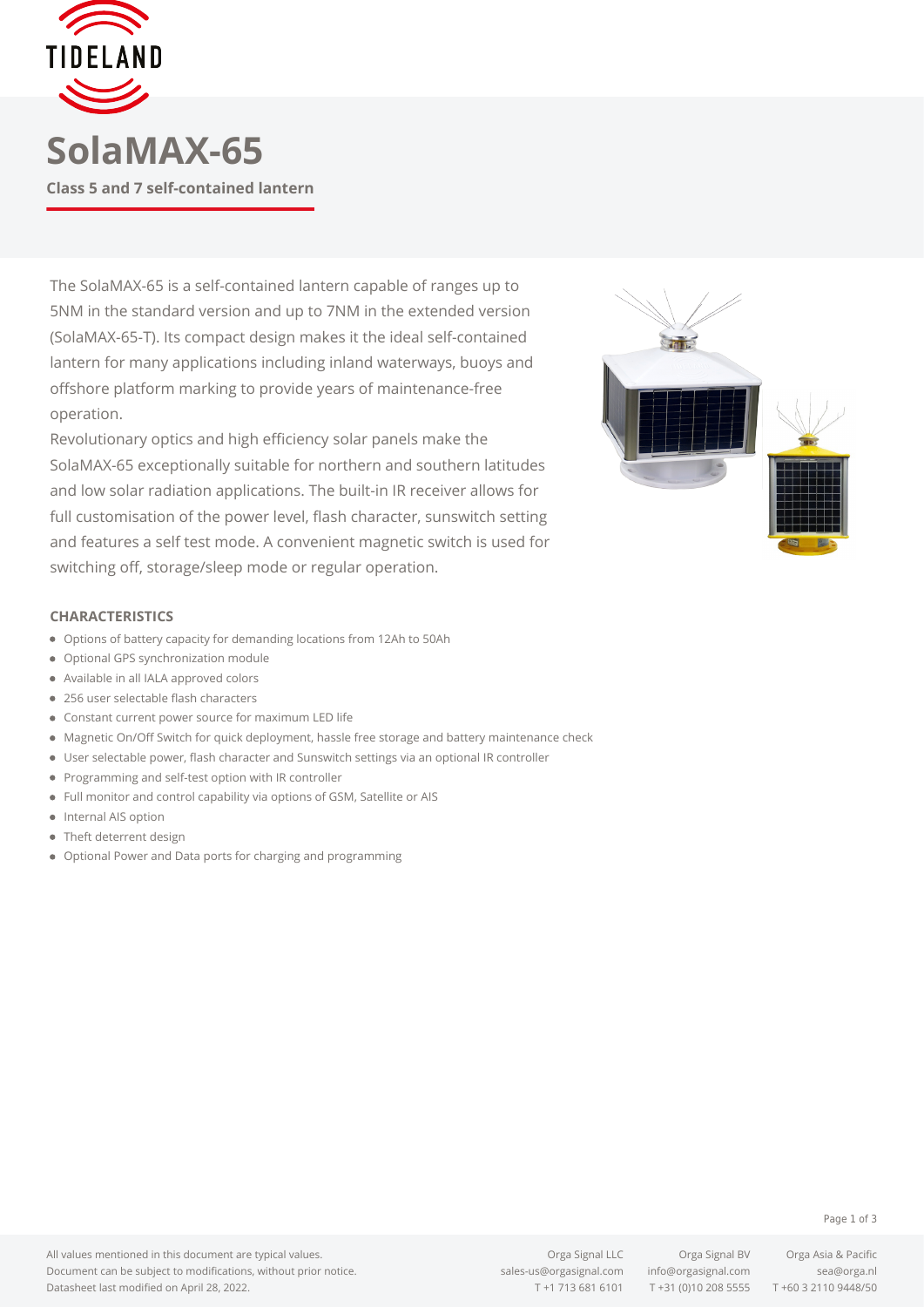

## **SolaMAX-65**

**Class 5 and 7 self-contained lantern**

| Voltage                      | 12VDC                                                                                                                                                                                    |
|------------------------------|------------------------------------------------------------------------------------------------------------------------------------------------------------------------------------------|
| Colors                       | Red, green, yellow, white (blue upon special request)                                                                                                                                    |
| Visibility                   | 360° horizon (omnidirectional)                                                                                                                                                           |
| Vertical Divergence          | 5°, 10°, 20° or 30° degrees at 50%; ± 1 degree                                                                                                                                           |
| Control                      | Via IR programmer                                                                                                                                                                        |
| Monitor                      | Options of GSM, Satellite or AIS                                                                                                                                                         |
| Flash Codes                  | Up to 256 codes, field selectable or via communication link                                                                                                                              |
| Synchronization              | GPS or hardwire options                                                                                                                                                                  |
| Solar Panels                 | Standard 4 x 4.2W<br>"T" model $4 \times 8.5W$                                                                                                                                           |
| <b>Battery Capacity</b>      | Standard: 12Ah or 18Ah Sealed Lead Acid<br>"T" model 30Ah or 50Ah Sealed Lead Acid                                                                                                       |
| <b>Operating Temperature</b> | -40 $^{\circ}$ C to +70 $^{\circ}$ C                                                                                                                                                     |
| Size                         | Standard: 275mm (10.8in) wide x 315mm (12.4in) high<br>"T" model: 275mm (10.8in) wide x 448mm (17.6in) high                                                                              |
| <b>Battery Type</b>          | Lead Acid                                                                                                                                                                                |
| Weight                       | Standard with 12Ah battery: 7.8kg (17.1lb)<br>Standard with 18Ah battery: 9.5kg (20.9lb)<br>"T" model with 30Ah battery: 15.7kg (34.5lb)<br>"T" model with 50Ah battery: 20.2kg (44.5lb) |
| Mounting                     | 12 x 16mm (0.63in) x 25mm (0.98in) slots on 200mm (9.1in) bolt hole circle                                                                                                               |
| IP Rating                    | IP 66 and IP 68                                                                                                                                                                          |

NOTE: Specifications are subject to change.

Page 2 of 3